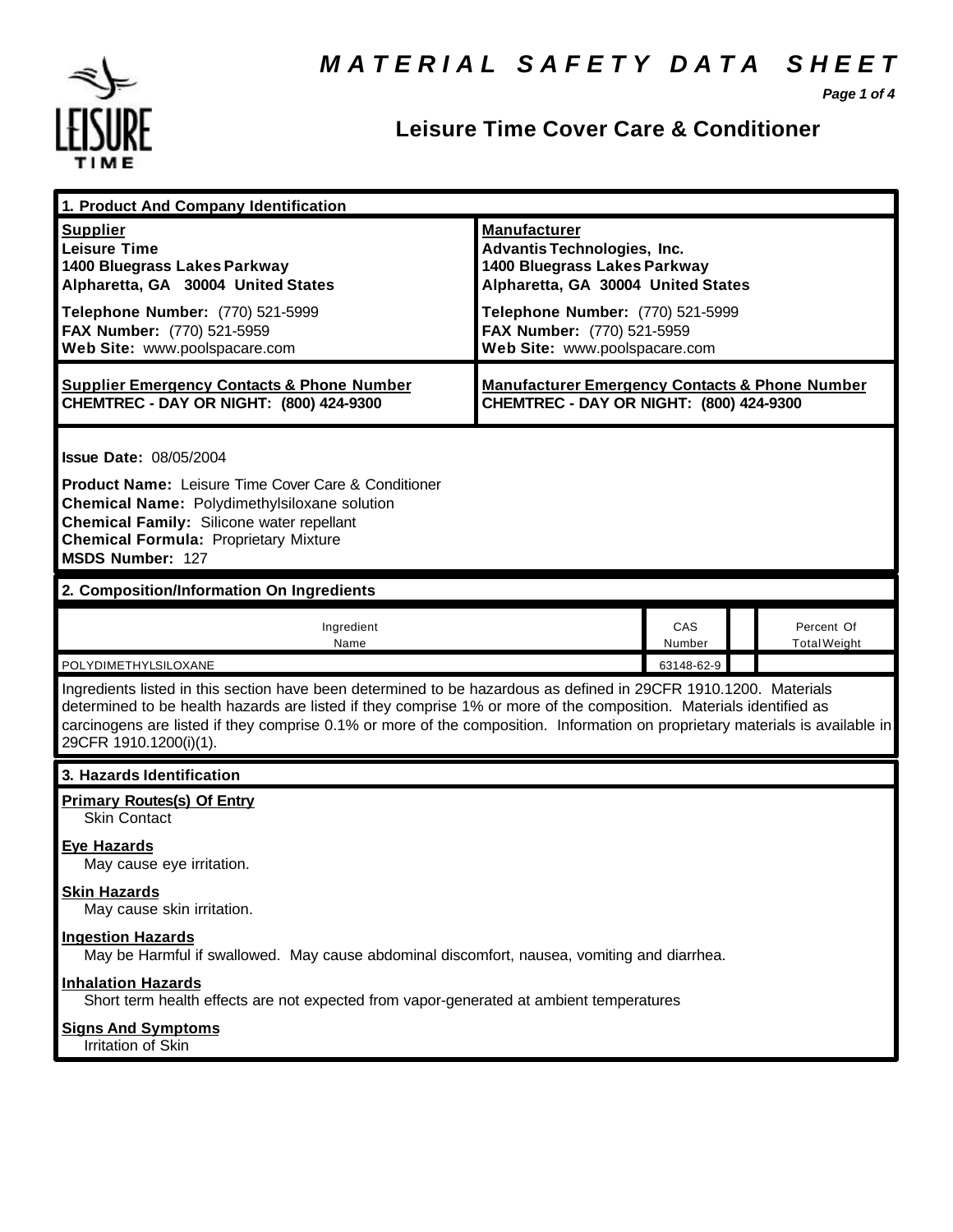# *M A T E R I A L S A F E T Y D A T A S H E E T Page 2 of 4*



# **Extinguishing Media**

Use the appropriate extinguishing media for the surrounding fire.

### **Fire Fighting Instructions**

Firefighters should wear self-contained breathing apparatus and full protective gear. Water can be used to cool and protect exposed material.

### **6. Accidental Release Measures**

Clean up spill immediately. Contain and/or absorb spill with inert material (e.g. sand, vermiculite). Use appropriate containers to avoid environmental contamination.

## **Handling & Storage (Pictograms)**



## **7. Handling And Storage**

### **Handling And Storage Precautions**

Keep out of reach of children. Store material in a cool and dry place. Keep containers tightly closed.

#### **Handling Precautions**

Use only with adequate personal protection.

# **Storage Precautions**

Keep out of reach of children. Store away from open flame. Do not contaminate water supplies with this product.

# **Work/Hygienic Practices**

Use safe chemical handling procedures suitable for the hazards presented by this material. Avoid contact with eyes and skin.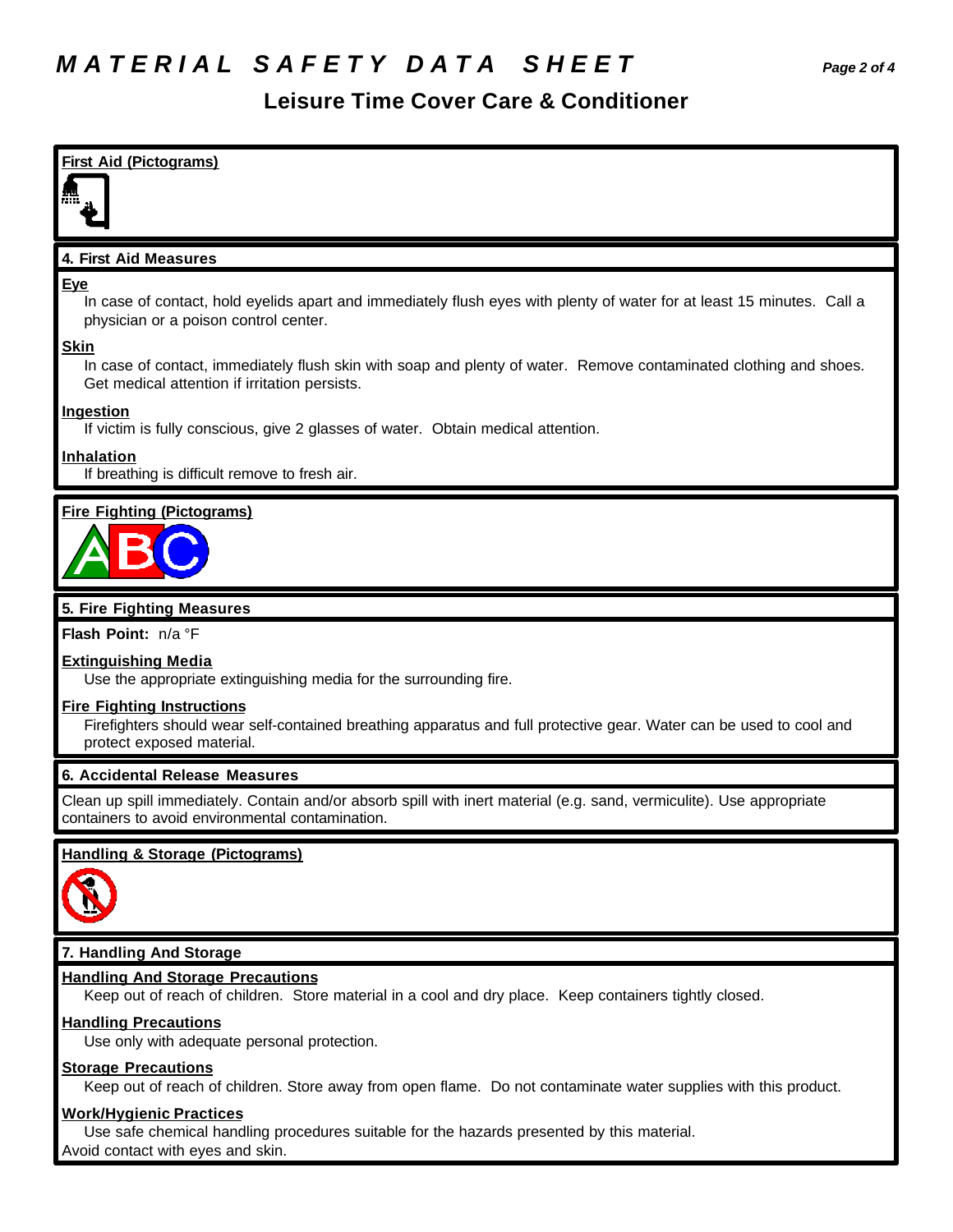# *M A T E R I A L S A F E T Y D A T A S H E E T Page 3 of 4*

# **Leisure Time Cover Care & Conditioner**

| <b>Protective Clothing (Pictograms)</b>                                                                                                                                                                                                                                                                                                          |
|--------------------------------------------------------------------------------------------------------------------------------------------------------------------------------------------------------------------------------------------------------------------------------------------------------------------------------------------------|
| 8. Exposure Controls/Personal Protection                                                                                                                                                                                                                                                                                                         |
| <b>Engineering Controls</b><br>Local exhaust acceptable. Special exhaust not required                                                                                                                                                                                                                                                            |
| <b>Eye/Face Protection</b><br>Safety glasses with side shields or goggles recommended.                                                                                                                                                                                                                                                           |
| <b>Skin Protection</b><br>Chemical-resistant gloves.                                                                                                                                                                                                                                                                                             |
| <b>Respiratory Protection</b><br>None normally required.                                                                                                                                                                                                                                                                                         |
| 9. Physical And Chemical Properties                                                                                                                                                                                                                                                                                                              |
| <b>Appearance</b><br>Thick white emulsion                                                                                                                                                                                                                                                                                                        |
| <u>Odor</u><br><b>Bland odor</b>                                                                                                                                                                                                                                                                                                                 |
| <b>Chemical Type: Mixture</b><br><b>Physical State: Liquid</b><br>Melting Point: n/a °F<br>Boiling Point: 212 °F<br>Specific Gravity: 0.99-1.01<br>Molecular Weight: NOT DETERMINED<br>Percent Volitales: NOT DETERMINED<br>Vapor Pressure: NOT DETERMINED<br>pH Factor: 5-7<br><b>Solubility: MISCIBLE</b><br>Evaporation Rate: NOT ESTABLISHED |
| 10. Stability And Reactivity                                                                                                                                                                                                                                                                                                                     |
| <b>Stability: Stable</b><br>Hazardous Polymerization: Will not occur.                                                                                                                                                                                                                                                                            |
| <b>Conditions To Avoid (Stability)</b><br>Freezing                                                                                                                                                                                                                                                                                               |
| <b>Incompatible Materials</b><br>None known                                                                                                                                                                                                                                                                                                      |
| <b>Hazardous Decomposition Products</b><br>CO, CO2, oxides of silica and aldehydes                                                                                                                                                                                                                                                               |
| 11. Toxicological Information                                                                                                                                                                                                                                                                                                                    |
| Ingredient(s) - Toxicological Data<br>POLYDIMETHYL SILOXANE<br>LD50>5g/kg                                                                                                                                                                                                                                                                        |